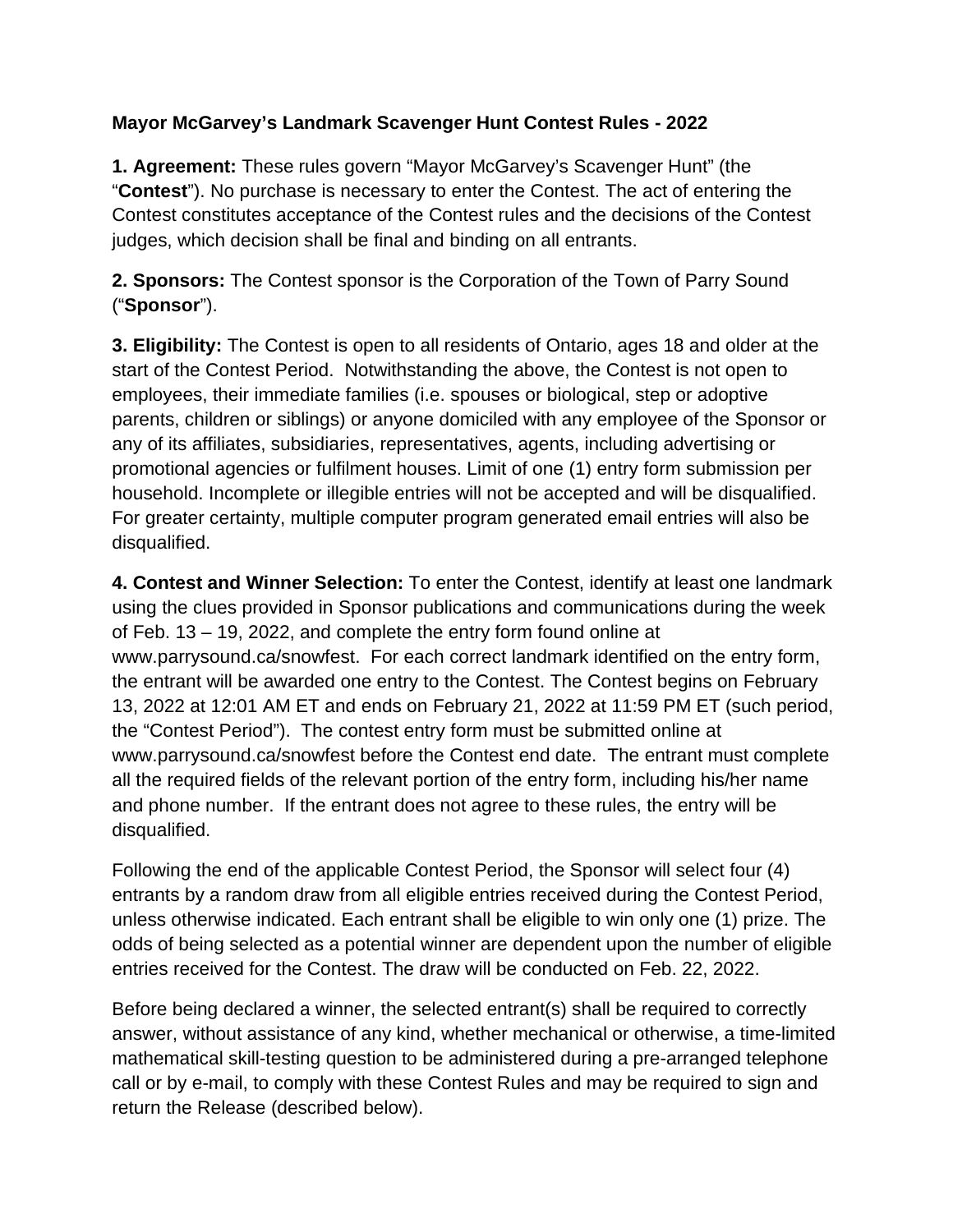If the selected entrant does not respond within three (3) business days of notification, he/she will be disqualified and will not receive a prize and another entrant may be selected (as determined by the Sponsor in its sole discretion) until such time as an entrant satisfies the terms set out herein. The Sponsors are not responsible for the failure for any reason whatsoever of a selected entrant to receive notification or for the Sponsors to receive a selected entrant's response.

If, as a result of an error relating to the entry process, drawing or any other aspect of a Contest, there are more selected entrants than contemplated in these Contest Rules, there will be a random draw amongst all eligible prize claimants to award the correct number of prizes.

By entering this Contest you acknowledge that all entries become the property of the Contest Sponsor and will not be returned or acknowledged. Sponsor reserves the right to reject and disqualify any submissions that could be offensive or inappropriate or that do not meet the terms and conditions of these rules.

**5. Prize:** Four (4) prizes in total are available to be won: one (1) grand prize of \$100 gift certificate to Trestle Brewing Company (approximate retail value \$100 CDN), one (1) \$50 gift certificate to Orr's Fine Meats and Deli (approximate retail value \$50 CDN), one (1) \$25 gift certificate to Home Hardware (approximate retail value \$25 CDN), and one (1) \$25 gift certificate to Above and Beyond (approximate retail value \$25 CDN). Unauthorized use, reproduction or resale is prohibited. Safeguard your gift certificate. Gift certificates will not be replaced or replenished if lost, stolen, used incorrectly or without authorization. Gift certificates may not be exchanged for cash. Any purchase for an amount greater than the available balance of your card must be paid with an alternative method of payment. Unless otherwise specified, gift certificates cannot be combined with any other discounts, specials or offers. Sponsor or the gift certificate issuer reserves the right to limit, revoke or refuse the use of a gift certificate at any time at its sole discretion. Except where prohibited by law, gift certificates may expire, and other terms and conditions may apply – see the gift certificate issuer for details.

**6. Prize Claim:** Each potential winner must come to 52 Seguin Street, Parry Sound, to claim their prize. If a potential winner does not claim the prize within five (5) days of notification, the next eligible entry selected by the judging criteria set out in these rules will be contacted, and the first potential winner will have no further claim to the prize. Sponsor will not mail or courier the prize and is not responsible for unclaimed prizes. Sponsor shall not be responsible for lost, damaged, stolen or unclaimed prizes. If a potential winner is unable or unwilling to accept or otherwise redeem a prize on the terms it is awarded, the prize shall be forfeited, and no cash or substitutes will be provided in whole or in part.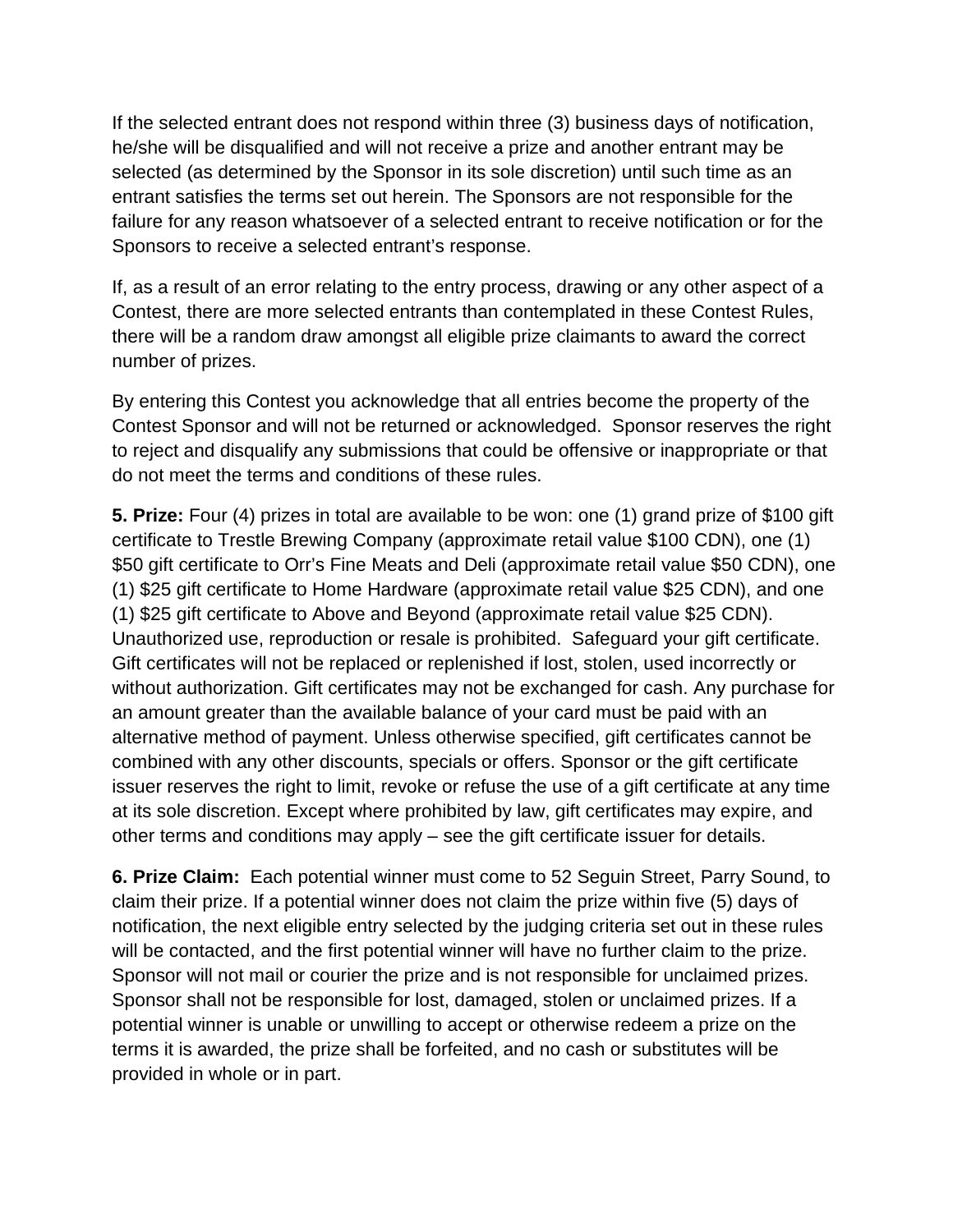**7. Release, Licence to Use Copyright and Waiver of Moral Rights:** By entering the Contest, each entrant irrevocably:

(a) authorizes the Sponsor to use the submission, including without limitation the entrant's name, city and province/territory of residence, photograph, image, picture, portrait, likeness, and statements (together, "Material") in connection with its business, including without limitation for this Contest or for general advertising and promotional purposes, in any and all forms of media now owned or hereafter invented, without further notice, review, approval, consent or compensation;

(b) grants Sponsor a perpetual, irrevocable, worldwide, royalty-free non-exclusive license to publish, use, reproduce, copy, display, distribute, edit or modify any entrant's Material in connection with this Contest, other marketing and advertising purposes, or for any other reason or purpose, and each entrant waives any and all moral rights he/she may have in any Material submitted. Each entrant and/or parent or guardian of an entrant agrees to complete and sign all documents necessary to confirm the rights granted under these official rules; and

(c) consents to the use of the Material in advertisements for the Sponsor, and to the posting of his or her Material in print and online in Sponsor's and the Sponsor's affiliates' and related companies' publications, websites and in social media without any further notice, review, approval, consent or compensation. In addition, each entrant and his/her parent or legal guardian acknowledges and agrees that publishing Material in print and posting Material online brings that Material within public view, and the Sponsor will not be held liable for any copying, reproducing, re-posting, or unlawful use of any published or posted Material, or any other injury, damage or loss to any entrant or any other person that may result.

As a condition of being declared a winner and prior to being awarded the prize, the potential winner and/or the parent or legal guardian of the potential winner will be required to show valid photo ID and to sign a declaration of eligibility and release form (i) releasing the Sponsor from any and all liability in connection with the Contest and/or the prize; (ii) confirming compliance with these Contest rules; (iii) consenting to the use of the entrant's first name and last initial and Material, in any and all forms of media, without further compensation, in any publicity carried out by the Sponsor and/or its advertising and promotional agencies; and (iv) assigning any intellectual property rights, including copyright, in the Material to the Sponsor and waiving the entrant's moral rights in the Material. The potential winner and/or parent or legal guardian of the potential winner may also be required to sign confirmation and release forms from any prize supplier, their related parties and/or third-party contractors.